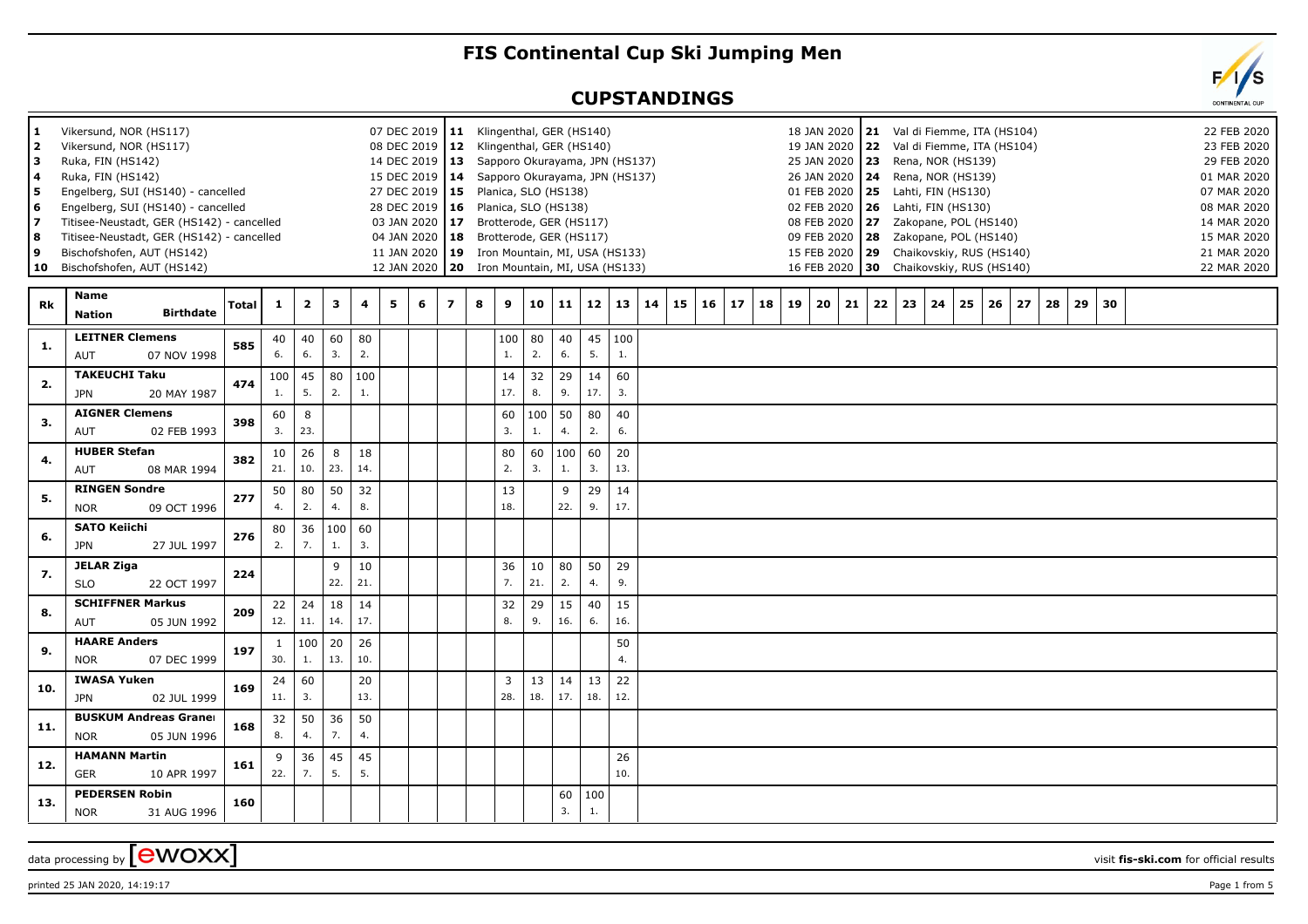| Rk  | Name                                            | <b>Total</b> | $\mathbf{1}$ | $\overline{2}$ | $\mathbf{3}$          | 4              | 5 | 6 | $\overline{z}$ | 8 | 9                     | 10             | 11             | 12             | 13 14     | 15 | $16 \mid 17$ | 18 | 19 | 20 | 21 | 22 | 23 | 24 | 25 | 26 | 27 | 28 | 29 | 30 |  |  |
|-----|-------------------------------------------------|--------------|--------------|----------------|-----------------------|----------------|---|---|----------------|---|-----------------------|----------------|----------------|----------------|-----------|----|--------------|----|----|----|----|----|----|----|----|----|----|----|----|----|--|--|
|     | <b>Birthdate</b><br>Nation                      |              |              |                |                       |                |   |   |                |   |                       |                |                |                |           |    |              |    |    |    |    |    |    |    |    |    |    |    |    |    |  |  |
| 14. | <b>MURANKA Klemens</b>                          | 154          |              |                |                       |                |   |   |                |   | 40                    | 18             | 16             |                | 80        |    |              |    |    |    |    |    |    |    |    |    |    |    |    |    |  |  |
|     | 31 AUG 1994<br>POL<br><b>WOHLGENANNT Ulrich</b> |              |              |                |                       |                |   |   |                |   | 6.                    | 14.            | 15.            |                | 2.        |    |              |    |    |    |    |    |    |    |    |    |    |    |    |    |  |  |
| 15. | 01 AUG 1994<br>AUT                              | 133          |              |                |                       |                |   |   |                |   | 15<br>16.             | 50<br>4.       | 32<br>8.       | 20<br>13.      | 16<br>15. |    |              |    |    |    |    |    |    |    |    |    |    |    |    |    |  |  |
|     | <b>STEKALA Andrzej</b>                          |              |              |                | 22                    | 16             |   |   |                |   | $45\,$                | $\overline{4}$ | 45             | $\mathbf{1}$   |           |    |              |    |    |    |    |    |    |    |    |    |    |    |    |    |  |  |
| 15. | 30 JUN 1995<br>POL                              | 133          |              |                | 12.                   | 15.            |   |   |                |   | 5.                    | 27.            | 5.             | 30.            |           |    |              |    |    |    |    |    |    |    |    |    |    |    |    |    |  |  |
| 17. | <b>ZNISZCZOL Aleksander</b>                     | 125          | 16           | 16             | 16                    | $\overline{3}$ |   |   |                |   | 50                    | 24             |                |                |           |    |              |    |    |    |    |    |    |    |    |    |    |    |    |    |  |  |
|     | 08 MAR 1994<br>POL                              |              | 15.          | 15.            | 15.                   | 28.            |   |   |                |   | 4.                    | 11.            |                |                |           |    |              |    |    |    |    |    |    |    |    |    |    |    |    |    |  |  |
| 18. | <b>SEMENIC Anze</b>                             | 120          |              |                |                       |                |   |   |                |   |                       | 26             | 36             | 22             | 36        |    |              |    |    |    |    |    |    |    |    |    |    |    |    |    |  |  |
|     | 01 AUG 1993<br><b>SLO</b>                       |              |              |                |                       |                |   |   |                |   |                       | 10.            | 7.             | 12.            | 7.        |    |              |    |    |    |    |    |    |    |    |    |    |    |    |    |  |  |
| 19. | <b>PAVLOVCIC Bor</b>                            | 111          | 13           | 9              | 40                    | 40             |   |   |                |   |                       |                | $\overline{4}$ |                | 5         |    |              |    |    |    |    |    |    |    |    |    |    |    |    |    |  |  |
|     | 27 JUN 1998<br><b>SLO</b>                       |              | 18.          | 22.            | 6.                    | 6.             |   |   |                |   |                       |                | 27.            |                | 26.       |    |              |    |    |    |    |    |    |    |    |    |    |    |    |    |  |  |
| 20. | <b>RESINGER Peter</b>                           | 97           |              |                |                       |                |   |   |                |   | 29                    | 36             |                |                | 32        |    |              |    |    |    |    |    |    |    |    |    |    |    |    |    |  |  |
|     | AUT<br>28 JUN 2000                              |              |              |                |                       |                |   |   |                |   | 9.                    | 7.             |                |                | 8.        |    |              |    |    |    |    |    |    |    |    |    |    |    |    |    |  |  |
| 21. | <b>GRANERUD Halvor Egner</b>                    | 96           | 15<br>16.    |                | 26<br>10.             | 29<br>9.       |   |   |                |   | $\overline{4}$<br>27. | 22<br>12.      |                |                |           |    |              |    |    |    |    |    |    |    |    |    |    |    |    |    |  |  |
|     | 29 MAY 1996<br><b>NOR</b><br><b>PREVC Cene</b>  |              |              |                |                       |                |   |   |                |   |                       |                |                |                |           |    |              |    |    |    |    |    |    |    |    |    |    |    |    |    |  |  |
| 22. | <b>SLO</b><br>12 MAR 1996                       | 95           | 45<br>5.     | 20<br>13.      | 24<br>11.             | 6<br>25.       |   |   |                |   |                       |                |                |                |           |    |              |    |    |    |    |    |    |    |    |    |    |    |    |    |  |  |
|     | <b>ROTH Luca</b>                                |              | 12           | 29             | 29                    | 22             |   |   |                |   |                       |                |                |                |           |    |              |    |    |    |    |    |    |    |    |    |    |    |    |    |  |  |
| 23. | GER<br>14 APR 2000                              | 92           | 19.          | 9.             | 9.                    | 12.            |   |   |                |   |                       |                |                |                |           |    |              |    |    |    |    |    |    |    |    |    |    |    |    |    |  |  |
|     | <b>TEPES Jurij</b>                              |              |              |                |                       |                |   |   |                |   | 29                    | 45             | 5              |                |           |    |              |    |    |    |    |    |    |    |    |    |    |    |    |    |  |  |
| 24. | <b>SLO</b><br>14 FEB 1989                       | 79           |              |                |                       |                |   |   |                |   | 9.                    | 5.             | 26.            |                |           |    |              |    |    |    |    |    |    |    |    |    |    |    |    |    |  |  |
| 25. | <b>STURSA Vojtech</b>                           | 78           |              |                |                       |                |   |   |                |   | 24                    | 40             | 8              | 6              |           |    |              |    |    |    |    |    |    |    |    |    |    |    |    |    |  |  |
|     | CZE<br>03 AUG 1995                              |              |              |                |                       |                |   |   |                |   | 11.                   | 6.             | 23.            | 25.            |           |    |              |    |    |    |    |    |    |    |    |    |    |    |    |    |  |  |
| 26. | <b>FETTNER Manuel</b>                           | 77           | 36           | 22             | 15                    | $\overline{4}$ |   |   |                |   |                       |                |                |                |           |    |              |    |    |    |    |    |    |    |    |    |    |    |    |    |  |  |
|     | AUT<br>17 JUN 1985                              |              | 7.           | 12.            | 16.                   | 27.            |   |   |                |   |                       |                |                |                |           |    |              |    |    |    |    |    |    |    |    |    |    |    |    |    |  |  |
| 27. | <b>PETER Dominik</b>                            | 72           | 18           |                |                       |                |   |   |                |   |                       |                | 22             | 32             |           |    |              |    |    |    |    |    |    |    |    |    |    |    |    |    |  |  |
|     | SUI<br>30 MAY 2001                              |              | 14.          |                |                       |                |   |   |                |   |                       |                | 12.            | 8.             |           |    |              |    |    |    |    |    |    |    |    |    |    |    |    |    |  |  |
| 28. | <b>RAIMUND Philipp</b><br>23 JUN 2000<br>GER    | 71           |              |                | $\overline{7}$<br>24. | 36<br>7.       |   |   |                |   | 20<br>13.             | 8<br>23.       |                |                |           |    |              |    |    |    |    |    |    |    |    |    |    |    |    |    |  |  |
|     | <b>PRESECNIK Jernej</b>                         |              |              |                |                       | 24             |   |   |                |   |                       |                |                |                |           |    |              |    |    |    |    |    |    |    |    |    |    |    |    |    |  |  |
| 29. | 18 JAN 2002<br><b>SLO</b>                       | 70           | 5<br>26.     |                | 32<br>8.              | 11.            |   |   |                |   | 9<br>22.              |                |                |                |           |    |              |    |    |    |    |    |    |    |    |    |    |    |    |    |  |  |
|     | <b>TOCHIMOTO Shohei</b>                         |              |              |                | 14                    |                |   |   |                |   |                       | $\overline{2}$ | 20             | $\overline{7}$ | 24        |    |              |    |    |    |    |    |    |    |    |    |    |    |    |    |  |  |
| 30. | 21 DEC 1989<br><b>JPN</b>                       | 67           |              |                | 17.                   |                |   |   |                |   |                       | 29.            | 13.            | 24.            | 11.       |    |              |    |    |    |    |    |    |    |    |    |    |    |    |    |  |  |
|     | <b>ERIKSEN Sander Vossan</b>                    |              |              | $15 \mid 10$   |                       |                |   |   |                |   |                       |                | 26             | 16             |           |    |              |    |    |    |    |    |    |    |    |    |    |    |    |    |  |  |
| 30. | <b>NOR</b><br>29 DEC 2000                       | 67           | 16.          | 21.            |                       |                |   |   |                |   |                       |                | 10.            | 15.            |           |    |              |    |    |    |    |    |    |    |    |    |    |    |    |    |  |  |
| 30. | <b>SELL Adrian</b>                              | 67           |              |                | $\overline{3}$        |                |   |   |                |   | 20                    |                | 18             | 26             |           |    |              |    |    |    |    |    |    |    |    |    |    |    |    |    |  |  |
|     | <b>GER</b><br>28 APR 1998                       |              |              |                | 28.                   |                |   |   |                |   | 13.                   |                | 14.            | 10.            |           |    |              |    |    |    |    |    |    |    |    |    |    |    |    |    |  |  |

data processing by **CWOXX** visit **fis-ski.com** for official results

printed 25 JAN 2020, 14:19:17 **Page 2** from 5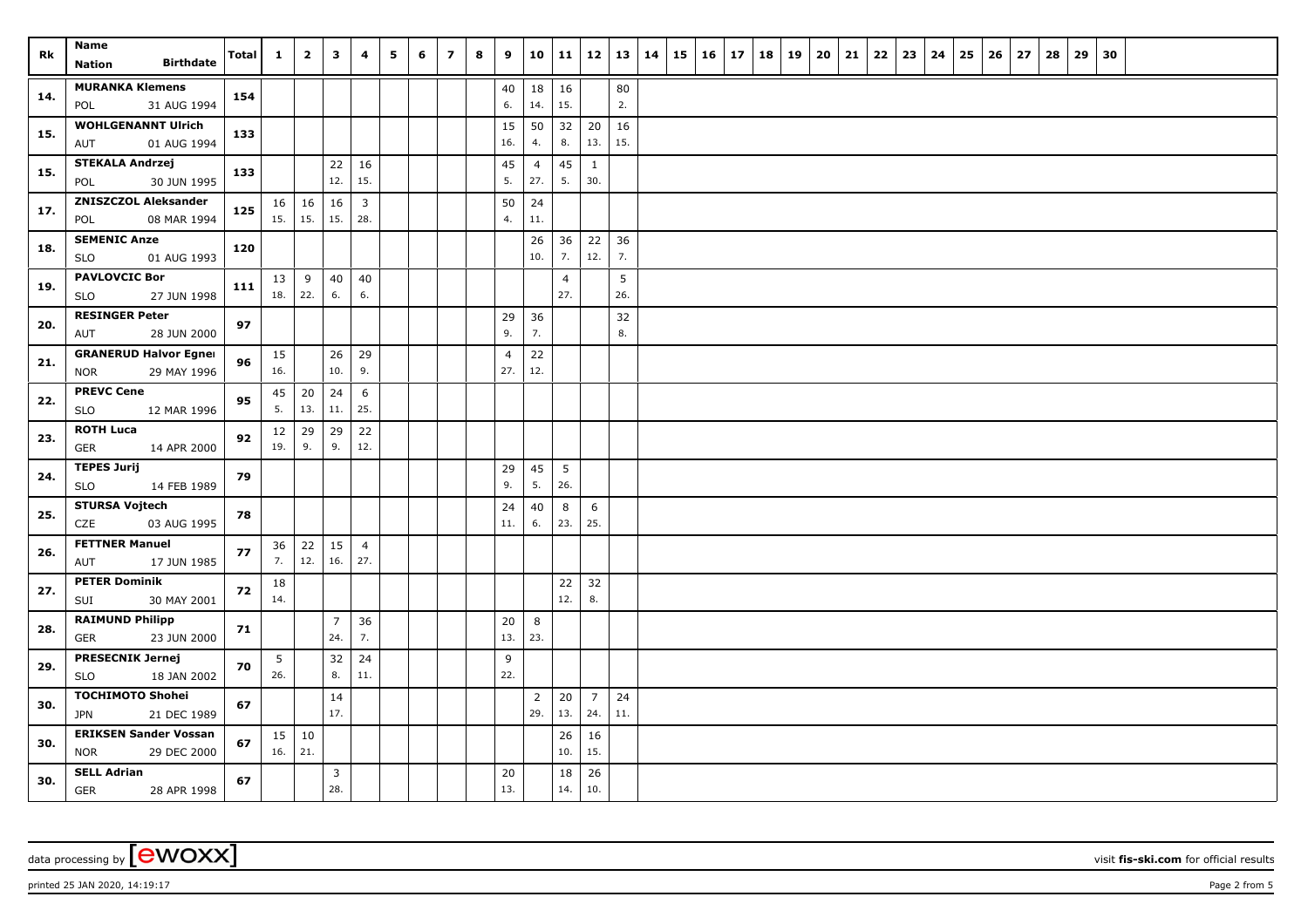| Rk  | Name                                                   | Total | $\mathbf{1}$            | $\overline{\mathbf{2}}$ | $\overline{\mathbf{3}}$ | 4                     | 5 | 6 | $\overline{z}$ | 8 | 9                     | 10                  | 11                    | 12                      | 13             | 14 | $15 \mid 16 \mid$ | 17 | 18 | 19 | 20 | 21 | 22 | 23 | 24 | 25 | 26 | $\overline{27}$ | 28 | 29 | 30 |  |  |
|-----|--------------------------------------------------------|-------|-------------------------|-------------------------|-------------------------|-----------------------|---|---|----------------|---|-----------------------|---------------------|-----------------------|-------------------------|----------------|----|-------------------|----|----|----|----|----|----|----|----|----|----|-----------------|----|----|----|--|--|
|     | <b>Birthdate</b><br><b>Nation</b>                      |       |                         |                         |                         |                       |   |   |                |   |                       |                     |                       |                         |                |    |                   |    |    |    |    |    |    |    |    |    |    |                 |    |    |    |  |  |
| 33. | <b>HOFER Thomas</b><br>28 JAN 1996<br>AUT              | 59    | 29<br>9.                | $\overline{7}$<br>24.   |                         | $\overline{7}$<br>24. |   |   |                |   | $\overline{2}$<br>29. | 14<br>17.           |                       |                         |                |    |                   |    |    |    |    |    |    |    |    |    |    |                 |    |    |    |  |  |
|     | <b>ITO Kenshiro</b>                                    |       | $\overline{2}$          | $\overline{3}$          | $\overline{4}$          | 8                     |   |   |                |   | 11                    | 6                   | 13                    |                         | $\overline{7}$ |    |                   |    |    |    |    |    |    |    |    |    |    |                 |    |    |    |  |  |
| 34. | 08 JAN 1990<br>JPN                                     | 54    | 29.                     | 28.                     | 27.                     | 23.                   |   |   |                |   | 20.                   | 25.                 | 18.                   |                         | 24.            |    |                   |    |    |    |    |    |    |    |    |    |    |                 |    |    |    |  |  |
| 34. | <b>KASAI Noriaki</b>                                   | 54    |                         |                         |                         |                       |   |   |                |   |                       |                     |                       | 36                      | 18             |    |                   |    |    |    |    |    |    |    |    |    |    |                 |    |    |    |  |  |
|     | 06 JUN 1972<br>JPN                                     |       |                         |                         |                         |                       |   |   |                |   |                       |                     |                       | 7.                      | 14.            |    |                   |    |    |    |    |    |    |    |    |    |    |                 |    |    |    |  |  |
| 36. | <b>WASEK Pawel</b><br>02 JUN 1999<br>POL               | 53    |                         | 15<br>16.               |                         | 12<br>19.             |   |   |                |   | $\overline{7}$<br>24. | 9<br>22.            | $\overline{2}$<br>29. |                         | 8<br>23.       |    |                   |    |    |    |    |    |    |    |    |    |    |                 |    |    |    |  |  |
|     |                                                        |       |                         |                         |                         |                       |   |   |                |   |                       |                     |                       |                         |                |    |                   |    |    |    |    |    |    |    |    |    |    |                 |    |    |    |  |  |
| 37. | <b>MYHREN Mats Bjerke</b><br>23 SEP 1997<br><b>NOR</b> | 52    |                         |                         |                         |                       |   |   |                |   | 16<br>15.             | 12<br>19.           | 12<br>19.             | 12<br>19.               |                |    |                   |    |    |    |    |    |    |    |    |    |    |                 |    |    |    |  |  |
| 38. | <b>MAERKL Kilian</b>                                   | 47    | 9                       | $\overline{2}$          | 6                       | 13                    |   |   |                |   |                       | 16                  |                       |                         | $\mathbf{1}$   |    |                   |    |    |    |    |    |    |    |    |    |    |                 |    |    |    |  |  |
|     | <b>GER</b><br>10 APR 2000                              |       |                         | 22.   29.               | 25.                     | 18.                   |   |   |                |   |                       | 15.                 |                       |                         | 30.            |    |                   |    |    |    |    |    |    |    |    |    |    |                 |    |    |    |  |  |
| 39. | <b>WATANABE Hiroaki</b><br>18 SEP 1991<br><b>JPN</b>   | 45    |                         |                         |                         |                       |   |   |                |   |                       |                     |                       |                         | 45<br>5.       |    |                   |    |    |    |    |    |    |    |    |    |    |                 |    |    |    |  |  |
|     | <b>KYTOSAHO Niko</b>                                   |       |                         | $26 \mid 12$            |                         |                       |   |   |                |   |                       |                     |                       |                         |                |    |                   |    |    |    |    |    |    |    |    |    |    |                 |    |    |    |  |  |
| 40. | 18 DEC 1999<br>FIN                                     | 38    | 10.                     | 19.                     |                         |                       |   |   |                |   |                       |                     |                       |                         |                |    |                   |    |    |    |    |    |    |    |    |    |    |                 |    |    |    |  |  |
|     | <b>BJOERENG Joacim Oeder</b>                           |       | 20                      | 5                       | 12                      |                       |   |   |                |   |                       |                     |                       |                         |                |    |                   |    |    |    |    |    |    |    |    |    |    |                 |    |    |    |  |  |
| 41. | 14 DEC 1995<br><b>NOR</b>                              | 37    | 13.   26.               |                         | 19.                     |                       |   |   |                |   |                       |                     |                       |                         |                |    |                   |    |    |    |    |    |    |    |    |    |    |                 |    |    |    |  |  |
| 42. | <b>LEAROYD Jonathan</b>                                | 36    | $\overline{\mathbf{3}}$ |                         | 13                      | 15                    |   |   |                |   |                       | 5                   |                       |                         |                |    |                   |    |    |    |    |    |    |    |    |    |    |                 |    |    |    |  |  |
|     | 03 NOV 2000<br>FRA                                     |       | 28.                     |                         | 18.                     | 16.                   |   |   |                |   |                       | 26.                 |                       |                         |                |    |                   |    |    |    |    |    |    |    |    |    |    |                 |    |    |    |  |  |
| 43. | <b>BAER Moritz</b>                                     | 32    |                         |                         |                         |                       |   |   |                |   | 5                     |                     | 24                    | $\overline{\mathbf{3}}$ |                |    |                   |    |    |    |    |    |    |    |    |    |    |                 |    |    |    |  |  |
|     | <b>GER</b><br>16 MAY 1997                              |       |                         |                         |                         |                       |   |   |                |   | 26.                   |                     | 11.                   | 28.                     |                |    |                   |    |    |    |    |    |    |    |    |    |    |                 |    |    |    |  |  |
| 44. | <b>GRILC Tjas</b>                                      | 31    |                         |                         |                         |                       |   |   |                |   |                       |                     | $\overline{7}$        | 24<br>11.               |                |    |                   |    |    |    |    |    |    |    |    |    |    |                 |    |    |    |  |  |
|     | 03 SEP 2001<br><b>SLO</b>                              |       |                         |                         |                         |                       |   |   |                |   |                       |                     | 24.                   |                         |                |    |                   |    |    |    |    |    |    |    |    |    |    |                 |    |    |    |  |  |
| 45. | <b>VILLUMSTAD Fredrik</b><br>21 MAR 1999<br><b>NOR</b> | 30    | $12 \mid 18$<br>19.     | 14.                     |                         |                       |   |   |                |   |                       |                     |                       |                         |                |    |                   |    |    |    |    |    |    |    |    |    |    |                 |    |    |    |  |  |
|     | <b>CONTAMINE Mathis</b>                                |       |                         |                         |                         |                       |   |   |                |   | 8                     | 15                  |                       | 6                       |                |    |                   |    |    |    |    |    |    |    |    |    |    |                 |    |    |    |  |  |
| 46. | 14 SEP 2001<br>FRA                                     | 29    |                         |                         |                         |                       |   |   |                |   | 23.                   | 16.                 |                       | 25.                     |                |    |                   |    |    |    |    |    |    |    |    |    |    |                 |    |    |    |  |  |
| 47. | <b>SCHULER Andreas</b>                                 | 28    | $\overline{4}$          |                         |                         |                       |   |   |                |   |                       |                     | 3                     | 11                      | 10             |    |                   |    |    |    |    |    |    |    |    |    |    |                 |    |    |    |  |  |
|     | 30 DEC 1995<br>SUI                                     |       | 27.                     |                         |                         |                       |   |   |                |   |                       |                     | 28.                   | 20.                     | 21.            |    |                   |    |    |    |    |    |    |    |    |    |    |                 |    |    |    |  |  |
| 48. | <b>LADEHAUG Anders</b>                                 | 26    | 6                       | <sup>1</sup>            |                         |                       |   |   |                |   |                       |                     | 11                    | 8                       |                |    |                   |    |    |    |    |    |    |    |    |    |    |                 |    |    |    |  |  |
|     | 31 OCT 1999<br><b>NOR</b>                              |       | 25.   30.               |                         |                         |                       |   |   |                |   |                       |                     | 20.                   | 23.                     |                |    |                   |    |    |    |    |    |    |    |    |    |    |                 |    |    |    |  |  |
| 49. | <b>HOFFMANN Felix</b>                                  | 24    |                         |                         | 10                      | 11                    |   |   |                |   |                       | 3                   |                       |                         |                |    |                   |    |    |    |    |    |    |    |    |    |    |                 |    |    |    |  |  |
|     | <b>GER</b><br>14 OCT 1997                              |       |                         |                         | 21.                     | 20.                   |   |   |                |   |                       | 28.                 |                       |                         |                |    |                   |    |    |    |    |    |    |    |    |    |    |                 |    |    |    |  |  |
| 50. | <b>RAINER Stefan</b><br>AUT<br>15 AUG 1999             | 23    |                         |                         |                         |                       |   |   |                |   | 22<br>12.             | $\mathbf{1}$<br>30. |                       |                         |                |    |                   |    |    |    |    |    |    |    |    |    |    |                 |    |    |    |  |  |
|     | <b>MOERTH Francisco</b>                                |       |                         |                         |                         |                       |   |   |                |   | 12                    | 11                  |                       |                         |                |    |                   |    |    |    |    |    |    |    |    |    |    |                 |    |    |    |  |  |
| 50. | AUT<br>09 JUL 1999                                     | 23    |                         |                         |                         |                       |   |   |                |   | 19.                   | 20.                 |                       |                         |                |    |                   |    |    |    |    |    |    |    |    |    |    |                 |    |    |    |  |  |

data processing by **CWOXX** visit **fis-ski.com** for official results

printed 25 JAN 2020, 14:19:17 **Page 3** from 5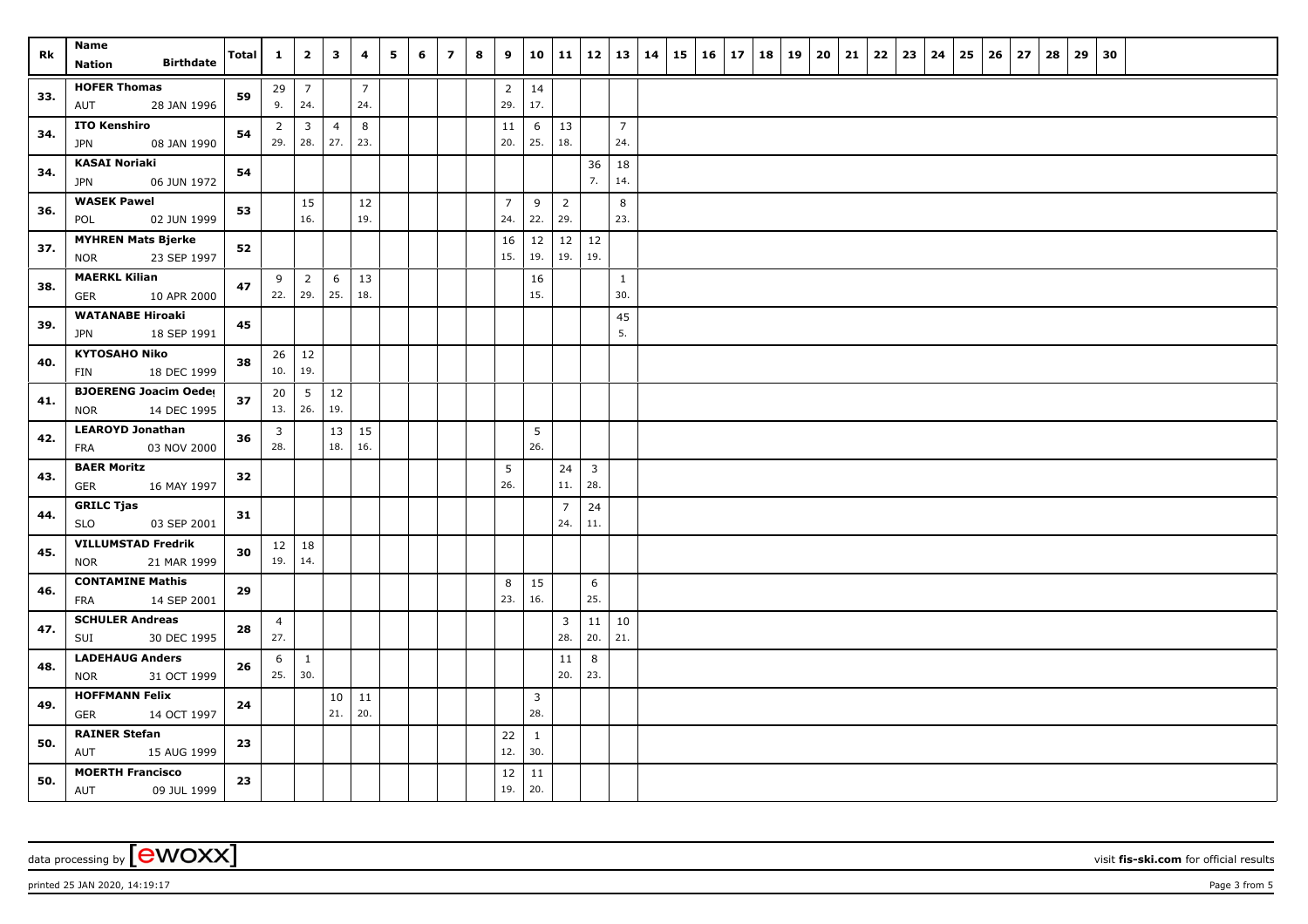| Rk  | Name<br><b>Birthdate</b><br><b>Nation</b>                | Total          | $\mathbf{1}$          | $\overline{\mathbf{2}}$ | $\mathbf{3}$ | 4              | 5 | 6 | $\overline{z}$ | 8 | 9            |                |                | $10$   11   12   13   14 |                        |  | $15 \mid 16 \mid 17$ |  | 18   19 | 20 | 21 | 22 | $23 \mid 24$ | 25 | 26 | 27 | 28 | 29 | 30 |  |  |
|-----|----------------------------------------------------------|----------------|-----------------------|-------------------------|--------------|----------------|---|---|----------------|---|--------------|----------------|----------------|--------------------------|------------------------|--|----------------------|--|---------|----|----|----|--------------|----|----|----|----|----|----|--|--|
|     | <b>WINTER Paul</b>                                       |                |                       |                         |              |                |   |   |                |   |              |                |                | 15                       |                        |  |                      |  |         |    |    |    |              |    |    |    |    |    |    |  |  |
| 52. | 05 OCT 1997<br>GER                                       | 21             |                       |                         |              |                |   |   |                |   |              |                |                | 16.                      | $6\phantom{.}6$<br>25. |  |                      |  |         |    |    |    |              |    |    |    |    |    |    |  |  |
|     | <b>WOERGOETTER Marco</b>                                 |                |                       |                         |              |                |   |   |                |   |              | 20             |                |                          |                        |  |                      |  |         |    |    |    |              |    |    |    |    |    |    |  |  |
| 53. | 16 OCT 2002<br>AUT                                       | 20             |                       |                         |              |                |   |   |                |   |              | 13.            |                |                          |                        |  |                      |  |         |    |    |    |              |    |    |    |    |    |    |  |  |
| 54. | <b>BRESADOLA Giovanni</b><br>ITA<br>17 FEB 2001          | 18             |                       |                         |              |                |   |   |                |   |              |                |                | 18<br>14.                |                        |  |                      |  |         |    |    |    |              |    |    |    |    |    |    |  |  |
|     | <b>SAKALA Filip</b>                                      |                |                       |                         |              |                |   |   |                |   |              |                | $\overline{7}$ | 9                        |                        |  |                      |  |         |    |    |    |              |    |    |    |    |    |    |  |  |
| 55. | CZE<br>21 MAY 1996                                       | 16             |                       |                         |              |                |   |   |                |   |              |                | 24.            | 22.                      |                        |  |                      |  |         |    |    |    |              |    |    |    |    |    |    |  |  |
| 55. | <b>POHJOLA Arttu</b>                                     | 16             |                       |                         | 11           | 5              |   |   |                |   |              |                |                |                          |                        |  |                      |  |         |    |    |    |              |    |    |    |    |    |    |  |  |
|     | 07 JUN 2001<br>FIN                                       |                |                       |                         | 20.          | 26.            |   |   |                |   |              |                |                |                          |                        |  |                      |  |         |    |    |    |              |    |    |    |    |    |    |  |  |
| 57. | <b>STEINER Maximilian</b><br>04 MAY 1996<br>AUT          | 15             |                       |                         | 5<br>26.     |                |   |   |                |   | 10<br>21.    |                |                |                          |                        |  |                      |  |         |    |    |    |              |    |    |    |    |    |    |  |  |
|     | <b>MANKOV Ilya</b>                                       |                |                       | 14                      |              |                |   |   |                |   |              |                |                |                          |                        |  |                      |  |         |    |    |    |              |    |    |    |    |    |    |  |  |
| 58. | <b>RUS</b><br>17 MAR 2003                                | 14             |                       | 17.                     |              |                |   |   |                |   |              |                |                |                          |                        |  |                      |  |         |    |    |    |              |    |    |    |    |    |    |  |  |
| 59. | <b>BRAATHEN Matias</b>                                   | 13             |                       | $11\,$                  |              | $\overline{2}$ |   |   |                |   |              |                |                |                          |                        |  |                      |  |         |    |    |    |              |    |    |    |    |    |    |  |  |
|     | 30 MAY 1996<br><b>NOR</b>                                |                |                       | 20.                     |              | 29.            |   |   |                |   |              |                |                |                          |                        |  |                      |  |         |    |    |    |              |    |    |    |    |    |    |  |  |
| 59. | <b>SADREEV Danil</b>                                     | 13             |                       | 13                      |              |                |   |   |                |   |              |                |                |                          |                        |  |                      |  |         |    |    |    |              |    |    |    |    |    |    |  |  |
|     | <b>RUS</b><br>07 MAY 2003                                |                |                       | 18.                     |              |                |   |   |                |   |              |                |                |                          |                        |  |                      |  |         |    |    |    |              |    |    |    |    |    |    |  |  |
| 59. | <b>NIKAIDO Ren</b><br><b>JPN</b><br>24 MAY 2001          | 13             |                       |                         |              |                |   |   |                |   |              |                |                |                          | 13<br>18.              |  |                      |  |         |    |    |    |              |    |    |    |    |    |    |  |  |
| 62. | <b>HAUSWIRTH Sandro</b>                                  | 12             |                       |                         |              |                |   |   |                |   |              |                |                |                          | 12                     |  |                      |  |         |    |    |    |              |    |    |    |    |    |    |  |  |
|     | SUI<br>29 AUG 2000                                       |                |                       |                         |              |                |   |   |                |   |              |                |                |                          | 19.                    |  |                      |  |         |    |    |    |              |    |    |    |    |    |    |  |  |
| 63. | <b>HAZETDINOV Ilmir</b>                                  | 11             |                       |                         |              |                |   |   |                |   |              |                |                |                          | 11                     |  |                      |  |         |    |    |    |              |    |    |    |    |    |    |  |  |
|     | <b>RUS</b><br>28 OCT 1991                                |                |                       |                         |              |                |   |   |                |   |              |                |                |                          | 20.                    |  |                      |  |         |    |    |    |              |    |    |    |    |    |    |  |  |
| 63. | <b>MOGEL Zak</b><br><b>SLO</b><br>02 MAR 2001            | 11             | $\overline{7}$<br>24. | $\overline{4}$<br>27.   |              |                |   |   |                |   |              |                |                |                          |                        |  |                      |  |         |    |    |    |              |    |    |    |    |    |    |  |  |
|     | <b>MAKSIMOCHKIN Mikhail</b>                              |                |                       |                         |              |                |   |   |                |   |              |                | 10             |                          |                        |  |                      |  |         |    |    |    |              |    |    |    |    |    |    |  |  |
| 65. | 29 AUG 1993<br><b>RUS</b>                                | 10             |                       |                         |              |                |   |   |                |   |              |                | 21.            |                          |                        |  |                      |  |         |    |    |    |              |    |    |    |    |    |    |  |  |
| 65. | <b>NAZAROV Mikhail</b>                                   | 10             |                       |                         |              |                |   |   |                |   |              |                |                | $10\,$                   |                        |  |                      |  |         |    |    |    |              |    |    |    |    |    |    |  |  |
|     | 14 OCT 1994<br><b>RUS</b>                                |                |                       |                         |              |                |   |   |                |   |              |                |                | 21.                      |                        |  |                      |  |         |    |    |    |              |    |    |    |    |    |    |  |  |
| 67. | <b>NAITO Tomofumi</b><br><b>JPN</b><br>22 FEB 1993       | 9              |                       |                         |              |                |   |   |                |   |              |                |                |                          | 9<br>22.               |  |                      |  |         |    |    |    |              |    |    |    |    |    |    |  |  |
|     | <b>KARLEN Gabriel</b>                                    |                |                       |                         |              | 9              |   |   |                |   |              |                |                |                          |                        |  |                      |  |         |    |    |    |              |    |    |    |    |    |    |  |  |
| 67. | SUI<br>10 MAR 1994                                       | 9              |                       |                         |              | 22.            |   |   |                |   |              |                |                |                          |                        |  |                      |  |         |    |    |    |              |    |    |    |    |    |    |  |  |
| 69. | <b>KOZISEK Cestmir</b>                                   | 8              |                       |                         |              |                |   |   |                |   | $\mathbf{1}$ | $\overline{7}$ |                |                          |                        |  |                      |  |         |    |    |    |              |    |    |    |    |    |    |  |  |
|     | CZE<br>09 NOV 1991                                       |                |                       |                         |              |                |   |   |                |   | 30.          | 24.            |                |                          |                        |  |                      |  |         |    |    |    |              |    |    |    |    |    |    |  |  |
| 70. | <b>BAARSET Ole Kristian</b><br><b>NOR</b><br>30 NOV 2001 | $\overline{z}$ |                       | $\overline{7}$<br>24.   |              |                |   |   |                |   |              |                |                |                          |                        |  |                      |  |         |    |    |    |              |    |    |    |    |    |    |  |  |